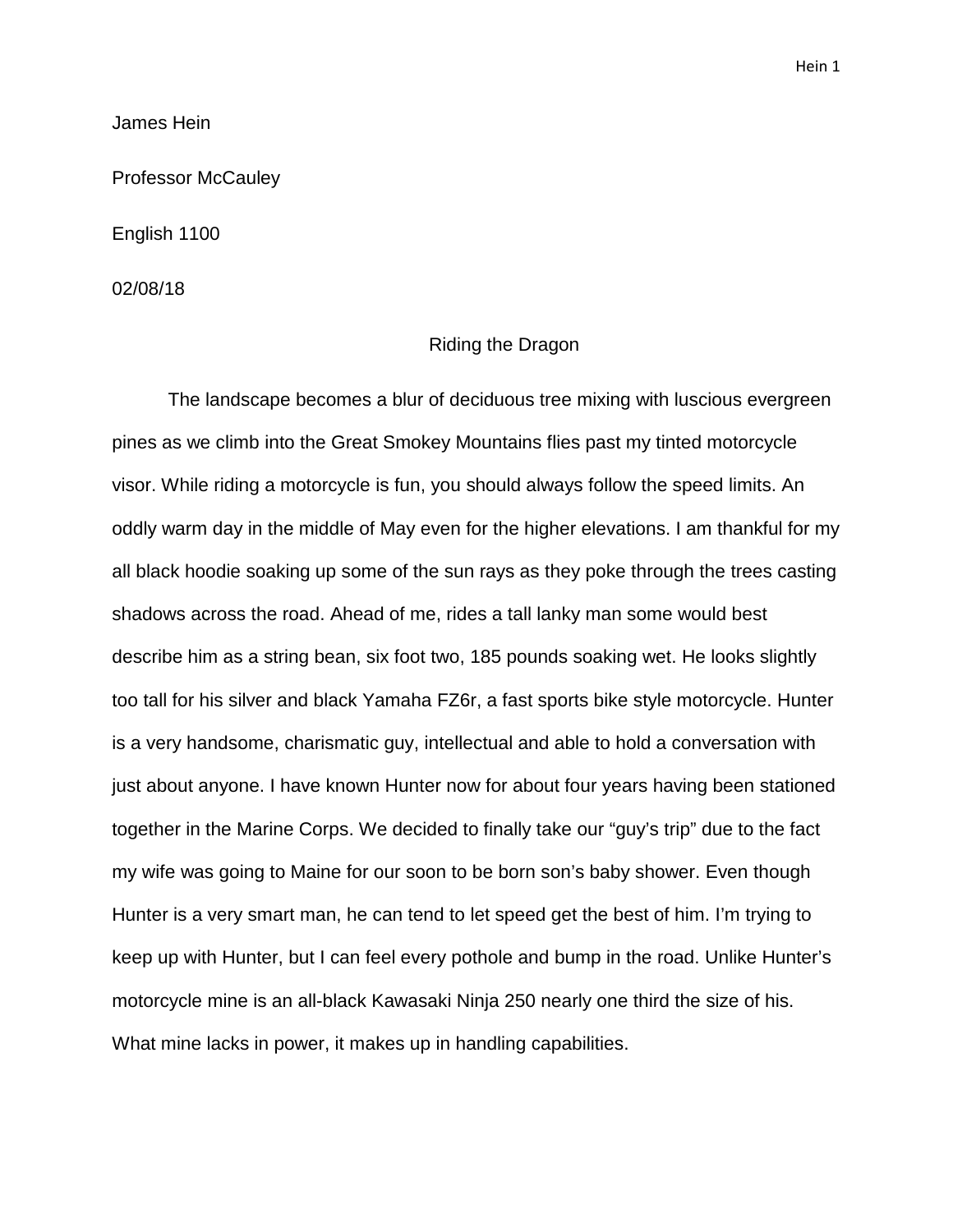Hein 2

As we crest a hill we get a glimpse of the beginning of the real adventure. Our destination was a small diner with a parking lot filled with motorcycles of all makes and models. Both of us become more excited, it has been a long drive from Camp Lejeune, North Carolina to The Tail of the Dragon, a mountainous road that lies between North Carolina and Tennessee which contains 318 turns in just over eleven short miles of constant switch backs. Pulling into the diner parking lot we circle around it twice. Once just in awe at the sheer number of motorcycles in one location. Realizing we should probably park to get some food, we find two spots next to each other. Killing our engines, we both take our helmets off. Hunter's black hair is a matted black mess. He looks at me with his large black fuzzy caterpillars he calls eyebrows and his "up to no good grin", "Man did you see that guy in the racing leathers?" Hunter asks before I can even get my helmet off. "I can't wait to see if the Dragon lives up to its name", he said still smiling. That kind of smile that you can see a twinkle of mischievous trouble brewing. I pull my helmet off my shaggy brown hair, matted from hours in a helmet. Thankful to be able to stretch our legs we take in the sights and sounds. Deep rumbles of Harleys mixed with the higher pitched crotch rockets taking off up towards the Dragon. Everywhere you look its constant motion, people getting on bikes, getting off, unpacking, loading, or even just doing the normal tourist photoshoot. While walking to the diner I look at license plates. I saw North and South Dakota as well as quite a few Kentucky. I even saw a pair that had California plates! People coming from all over the country just to ride the historic Dragon. We notice the contrast among riders themselves, some are daily or weekend riders like myself and Hunter, while others are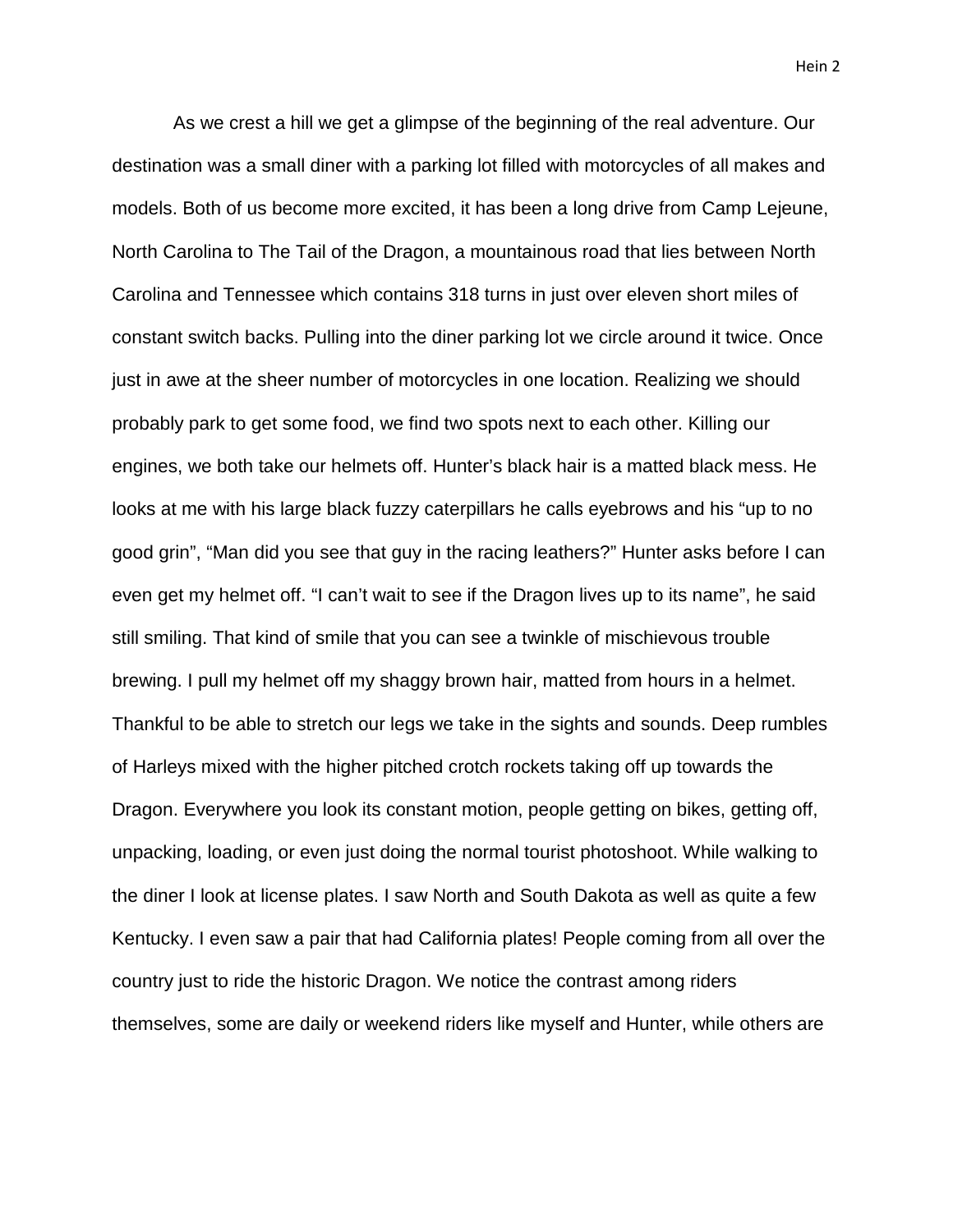more hardcore, wearing the full racing leathers used to prevent road rash in case of an accident.

With the smell of gas and the mixture of pine trees and the previous night's rain beginning to evaporate, I noticed the faint smell of French fries, my stomach does too as it rumbles to remind me that we hadn't eaten since we hit the road earlier that morning. Hunter and I make our way into the diner, what you could expect from a biker bar who tried to serve happy meals. Biker memorabilia all over the walls and bar stools facing the road to watch drivers ride past. We find two seats, I shrug off my backpack while Hunter goes to order his food, we are both a little cautious of leaving our stuff unattended. "Hey, James you can go order." Hunter calls as he's walking back to our table. I walk up to the ordering window and an old lady roughly 50 or so with graying hair, but welcoming southern smile asks what I'll have. "One double bacon burger, oh and no tomato please." I said. After I pay and rejoin Hunter we continue to discuss the riding plan. Talking between bites of probably one of the greasiest yet juiciest burger I've ever eaten, we decided to try and take the Dragon four times. Hunter leading to the end and back, and then I would lead to the end and back. After we scavenge through the overpriced gift shop, I buy a black hoodie and a keychain, we walk past a giant metal dragon made of old motorcycle parts on our way our bikes. Settling on our bikes we make our way out to the main road. Turning right we are immediately faced with "Wheelie Hill", where minutes before saw biker after biker pop a wheelie while flying up the hill. I was way too nervous to even attempt it. However, I did give my bike a lot more gas then I normally would to coax it up the steep incline. Hunter took off like a rocket ahead of me. Gaining speed, we hit the first turn, which speed limit was 25, way too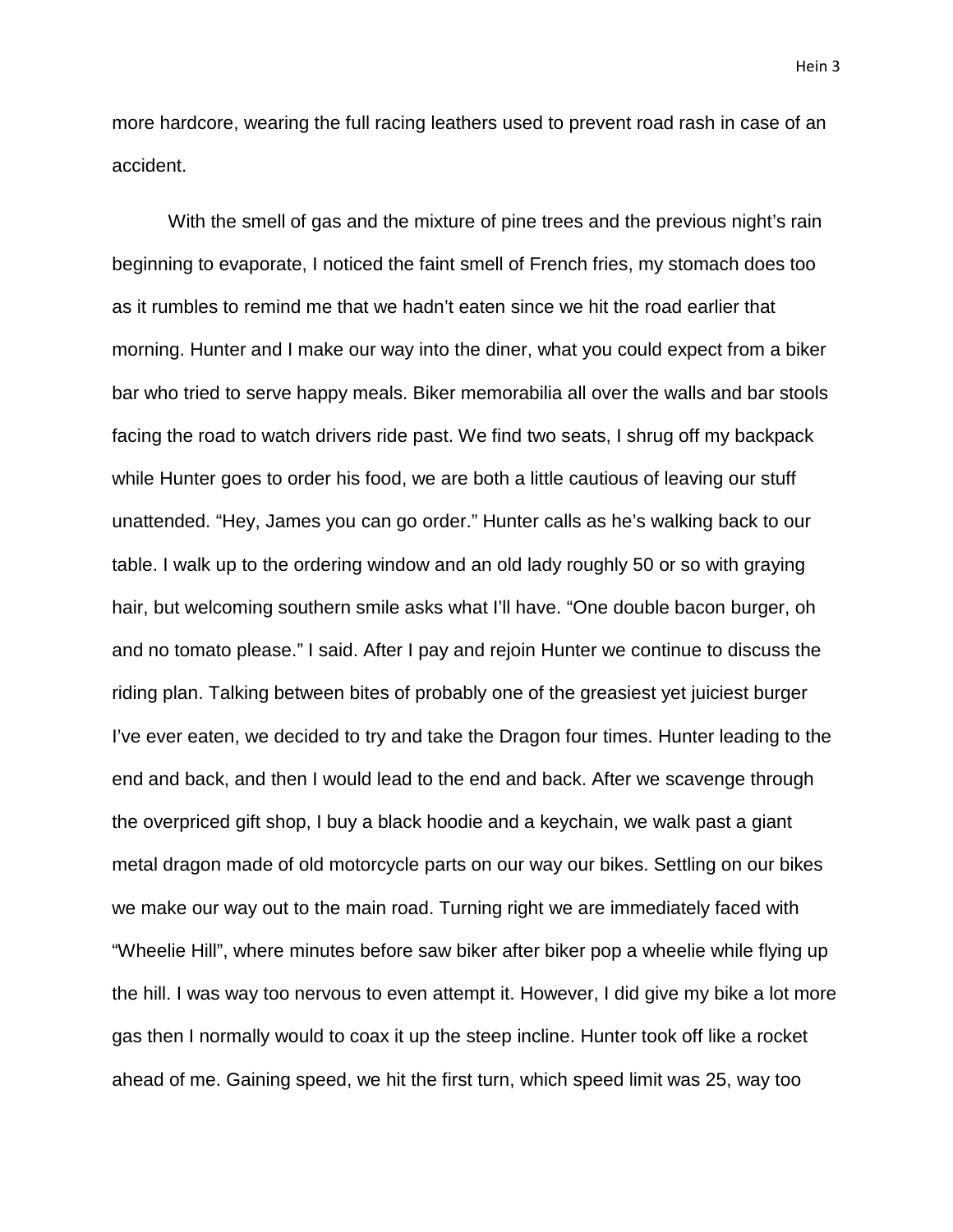fast. Slamming on my brakes I felt my stomach fly up into my throat. "Made it all the way here and wreck on the first turn, my wife is going to kill me" I thought to myself. Maintaining control Hunter and I both safely made it through the first few turns. On our right is the incline of the mountain side, to our left was a steep drop off continuing down the mountain. I fall a little farther behind Hunter, taking the turns and accelerating out his bike over powers mine. Rounding turn 13 Hunter took it a little too fast, and had to swing wide to make it into the next turn. Unfortunately, Hunter went too steep into the turn and hit the gravel along the side of the road. Adrenaline kicked in, and with it the slow-motion effect. As I saw one of my best friends fight to gain control and lose he swerved into the ditch. I saw it coming so I slammed on my brakes to be able to jump off my bike. The smell of burning rubber from Hunter hitting his breaks as well as my own tires filled the air. Dirt flew out onto the road and Hunter disappeared under his bike. I Shut my bike off as quickly as I can, and run to where he was expecting the worst. Luckily for him, he crashed on the uphill side into the ditch so his motorcycle landed on top of his leg. Struggling to lift his bike, again its three times the size of mine, enough so he can slide from underneath. Propping his bike along the ditch and making sure it was shut off so there wouldn't be a fire as well as a wreck. I check on Hunter, who to my surprise was already working to get on his feet. Even with his helmet on I could hear him swearing up a storm as he checked his bloody leg, madder at himself for wrecking his brand-new motorcycle then in pain. I was ecstatic seeing him up and walking, after badgering him till he assured me he was ok but after seeing the amount of blood we both agreed it would be best to go to the nearest hospital.